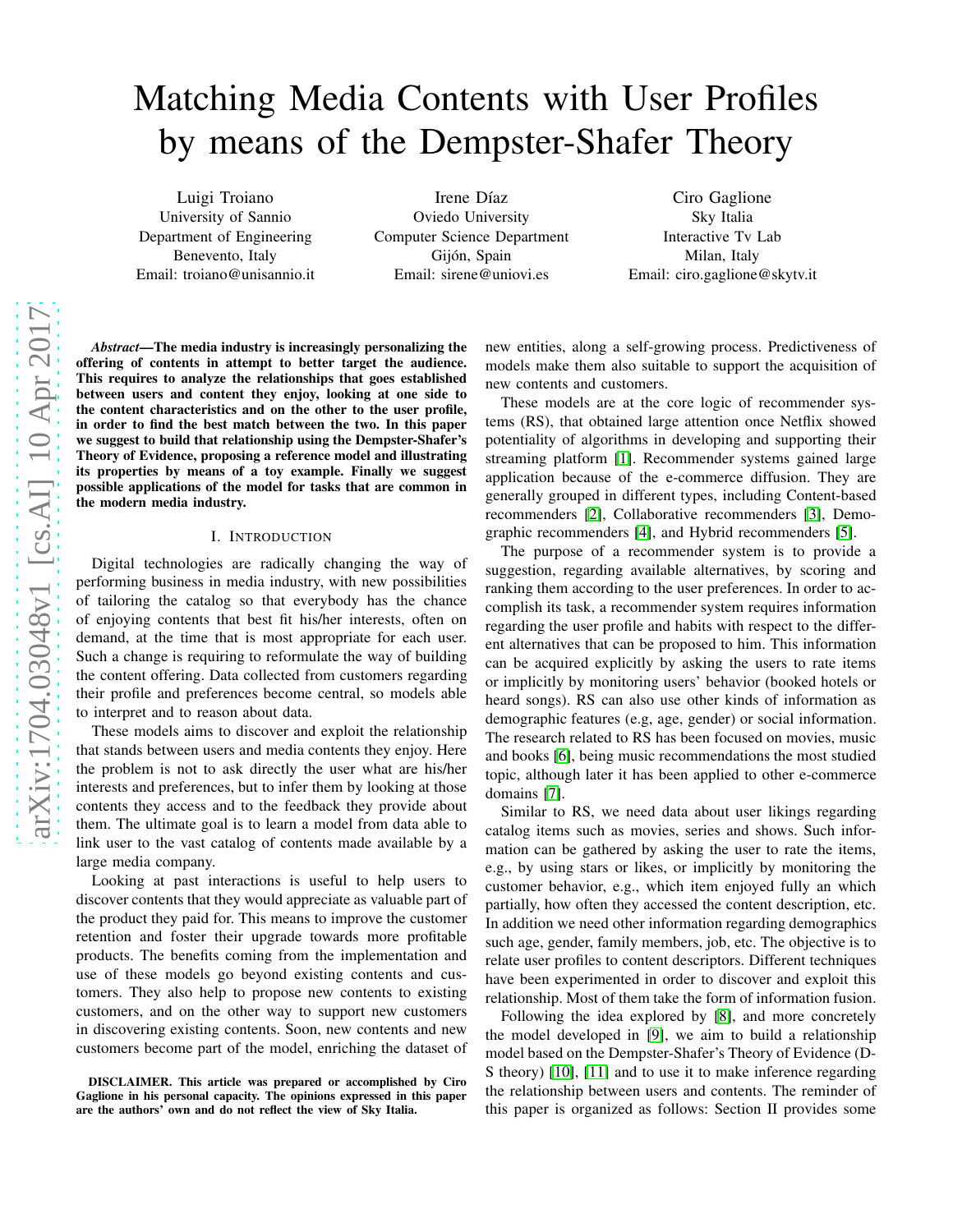preliminaries regarding D-S Theory; Section III describes the model; Section IV outlines some examples of application; Section V draws conclusions and future directions.

# II. PRELIMINARIES

The Dempster-Shafer theory, also known as the Theory of Evidence [\[10\]](#page-5-9), [\[11\]](#page-5-10), is used as basis for the preference model presented in [\[9\]](#page-5-8). In D-S theory, basic probabilities are allocated to subsets, instead of elements, according to the following definitions.

**Definition 1.** A function  $m: 2^{\Omega} \longrightarrow [0, 1]$  over a set  $\Omega$  is called a *basic probability assignment* if

$$
m(\emptyset) = 0 \text{ and } \sum_{A \in 2^{\Omega}} m(A) = 1
$$

**Definition 2.** Let  $\Omega$  be a set, then  $A \subseteq \Omega$  is a focal element if  $m(A) > 0$ . In addition,  $F(\Omega) \subset 2^{\Omega}$  represents the set of focal elements induced by m.

**Definition 3.** Let  $m$  be a basic probability assignment function over a set  $\Omega$ . The Belief of  $A \subseteq \Omega$  induced by m is defined as follows

$$
Bel(A) = \sum_{B \subseteq A} m(B) \tag{1}
$$

**Definition 4.** Let  $m$  be a basic probability assignment function over a set  $\Omega$ . The Plausibility of  $A \subseteq \Omega$  induced by m is defined as follows

$$
Pl(A) = \sum_{B \cap A \neq \emptyset} m(B) \tag{2}
$$

The relationship between Plausibility and Belief is given by the following equation:

$$
Pl(A) = 1 - Bel(\overline{A})
$$
 (3)

where  $\overline{A}$  is the complement of A to  $\Omega$ .

When the probability basic assignments are given by different sources, it is possible to combine them. The first and most common combination method is known as the Dempster's rule, that is defined as follows:

**Definition 5.** Let  $m_1$  and  $m_2$  be two basic probability assignments, the *joint basic probability assignment* is computed as

<span id="page-1-2"></span>
$$
m_{1,2}(A) = \frac{1}{1 - Z} \sum_{B \cap C = A} m_1(B) \cdot m_2(C) \tag{4}
$$

where

$$
Z = \sum_{B \cap C = \emptyset} m_1(B) \cdot m_2(C) \tag{5}
$$

is a measure of *conflict* between the two basic probability assignment sets. In addition, it is assumed  $m_{1,2}(\emptyset) = 0$ .

Belief and Plausibility are monotonic functions with respect to inclusion. This means that if we consider the lattice of  $\Omega$  subsets, as shown in Fig. [1,](#page-1-0) Belief and Plausibility will increase from bottom  $(Bel(\emptyset) = Pl(\emptyset) = 0)$  to top  $(Bel(\Omega) =$  $Pl(\Omega) = 1$ ). In particular Belief and Plausibility will be kept



<span id="page-1-0"></span>Fig. 1. The Boolean lattice of item subsets from  $\Omega = \{A, B, C, D\}$  with focal elements  $F(\Omega) = \{C, BC, AD\}$  [\[9\]](#page-5-8)

constant as far as we move to nodes that do not a probability mass assigned to them. As consequence of this property, we can identify regions of connected nodes, each assuming a specific value of Belief or Plausibility, as illustrated by Fig. [2.](#page-1-1)

In this example, focal elements are  $C$ ,  $BC$  and  $AD$  with the associated basic probability assignments  $m_C$ ,  $m_{BC}$  and  $m_{AD}$ (assuming  $m_C + m_{BC} + m_{AD} = 1$ ). This leads to identify 8 groups in the lattice, each with Belief and Plausibility depending from a focal subset of  $F(\Omega)$ . Fig. [2](#page-1-1) outlines these regions for both Belief and Plausibility. we can observe how all portions of lattice associated to a given value of Belief or Plausibility are *connected*.



<span id="page-1-1"></span>Fig. 2. Belief (top) and Plausibility (bottom) regions induced by  $F(\Omega) =$  $\{C, BC, AD\}$  [\[9\]](#page-5-8)

If we sort the Belief (or Plausibility) values in ascending order, we get a sequence of levels, each grouping the nodes into those that are below the level and over the level. For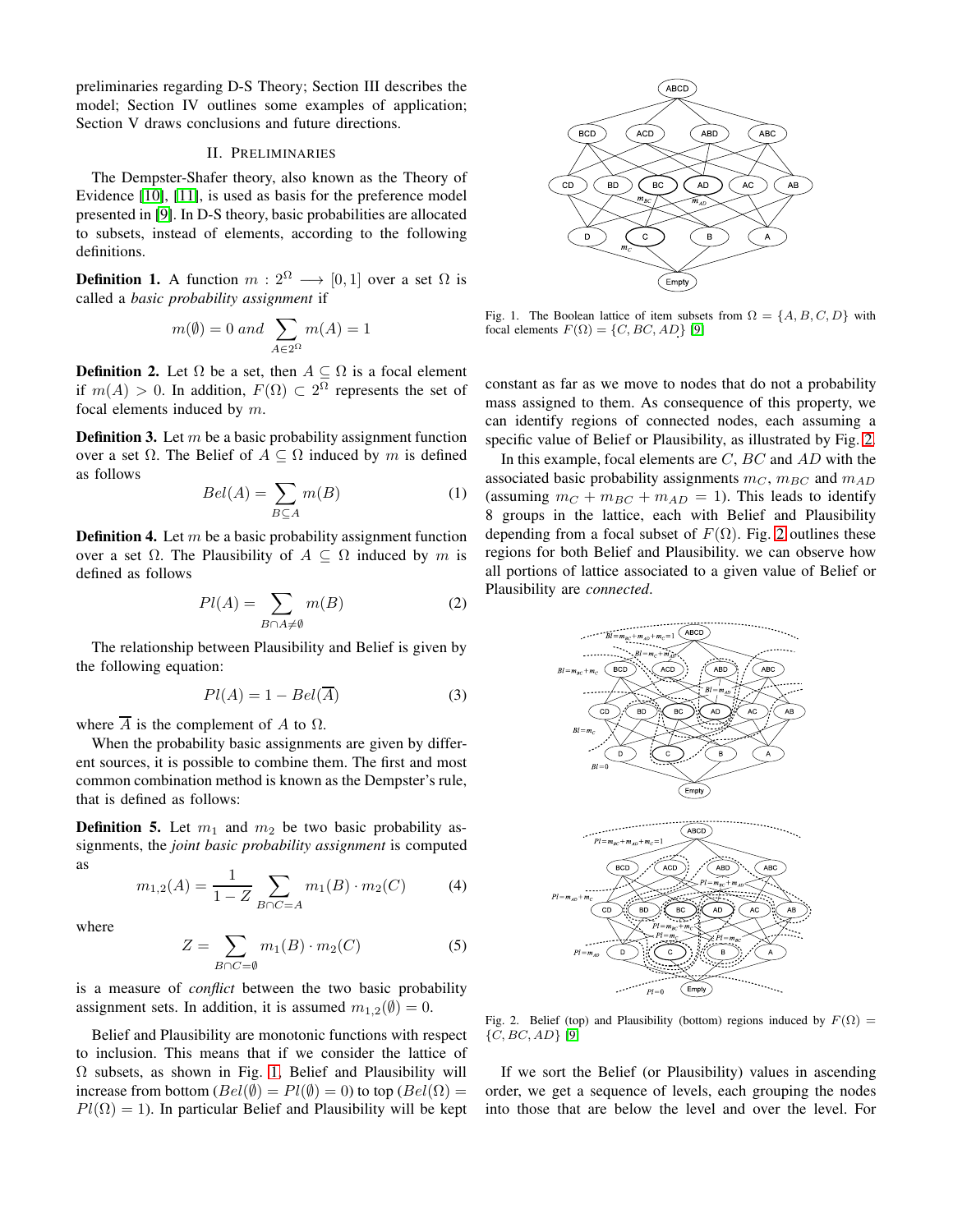

<span id="page-2-0"></span>Fig. 3. Plausibility levels

instance, if we assume

$$
0 \le m_{BC} \le m_{AD} \le m_{BC} + m_{AD} \le m_C
$$
  

$$
\le m_{BC} + m_C \le m_{AD} + m_C \le m_{BC} + m_{AD} + m_C = 1
$$

we get the situation depicted by Fig. [3](#page-2-0) with respect to Plausibility. The following definitions enable the concept of *classes of equivalence* among the subsets with respect to Belief or Plausibility and to identify those elements that are most representative of the class.

**Definition 6** (Core). Given a subset  $A \subseteq \Omega$ , the set of focal elements included in A, *core* of A, is defined as

$$
Cr(A) \stackrel{\text{def}}{=\!\!=} \{B \in F(\Omega) | B \subseteq A\} \tag{6}
$$

**Definition 7** (Support). Given a subset  $A \subseteq \Omega$  and the set of focal elements (even partially in A), *support* of A, is defined as

$$
Su(A) \stackrel{\text{def}}{=\!\!=} \{B \in F(\Omega) | B \cap A \neq \emptyset\} \tag{7}
$$

For instance, according to the example in Fig. [1](#page-1-0)  $F(\Omega) =$  $\{C, BC, AD\}$ , we have  $Cr(BCD) = \{C, BC\} = Cr(BC)$ and  $Su(ABD) = Su(BD) = Su(AB) = \{BC, AD\}$ . It is straightforward that  $Cr(A) \subseteq Su(A)$ , for all  $A \subseteq \Omega$ . The core and support represent the basis for computing respectively the Belief and the Plausibility of A. The core and the support are able to group the subsets of  $\Omega$  into classes of equivalence as the following definition states.

**Definition 8** ( $Cr-$  and  $Su-$  Equivalence). Two sets A and B are said to be Cr-equivalent if and only if  $Cr(A) = Cr(B) =$ Cr. A Cr-equivalence class is defined as the collection

$$
E_{Cr} \stackrel{\text{def}}{=\!\!=} \{ A \subseteq \Omega \mid Cr(A) = Cr \}
$$
 (8)

In addition, A and B are Su-equivalent if and only if  $Su(A) =$  $Su(B) = Su$ . The Su-equivalence class obtained from this relation. is defined as

$$
E_{Su} \stackrel{\text{def}}{=\!\!=} \{ A \subseteq \Omega \mid Su(A) = Su \}
$$
 (9)

Fig.  $4(a)$  provides an example of Cr-equivalence class assuming as core  $Cr = \{BC, C\}$ . Fig. [4\(](#page-2-1)b) shows the  $Su$ equivalence class for the support  $Su = \{BC, AD\}.$ 



<span id="page-2-1"></span>Fig. 4. Examples of  $Cr$ -equivalence (a) and  $Su$ -equivalence (b) classes

As an immediate consequence, if  $A$  and  $B$  are  $Cr$ equivalent, then  $Bel(A) = Bel(B)$ , while if they are Suequivalent,  $Pl(A) = Pl(B)$ .

 $Cr-$  and  $Su-$  equivalence classes perform a partitioning of  $2^{\Omega}$ . Thus, each subset  $X \subset \Omega$  can belong only to one equivalence class. Grouping subsets in Cr− and Su−equivalence classes allows (i) to explore the lattice by moving across classes, instead of exploring the whole item subset space, and (ii) to choose a representative of each class, so that the list of recommended items is shorter. For instance, we might be interested in using the smallest subset within a Cr-equivalence class.

As representative of a Cr−equivalence class we can assume the smallest subset. We call this set Cr−*minimal*. For instance, for the class  ${BC, ABC, BCD}$ , the core is  ${C, BC}$  and the  $Cr$ −minimal is  $BC$ . It is possible to prove that each  $Cr$ −equivalence class as one single  $Cr$ −minimal. Conversely, for Su−equivalence classes we assume as representative the largest subset, that we call Su−*maximal*. Similarly to Cr−equivalence classes, it is possible to prove that any  $Su$ –equivalence class has one single  $Su$ –maximal. For example, the class  $\{C, AD\}$ , whose support is  $\{ACD, AC, AD\}$ , as ACD as maximal.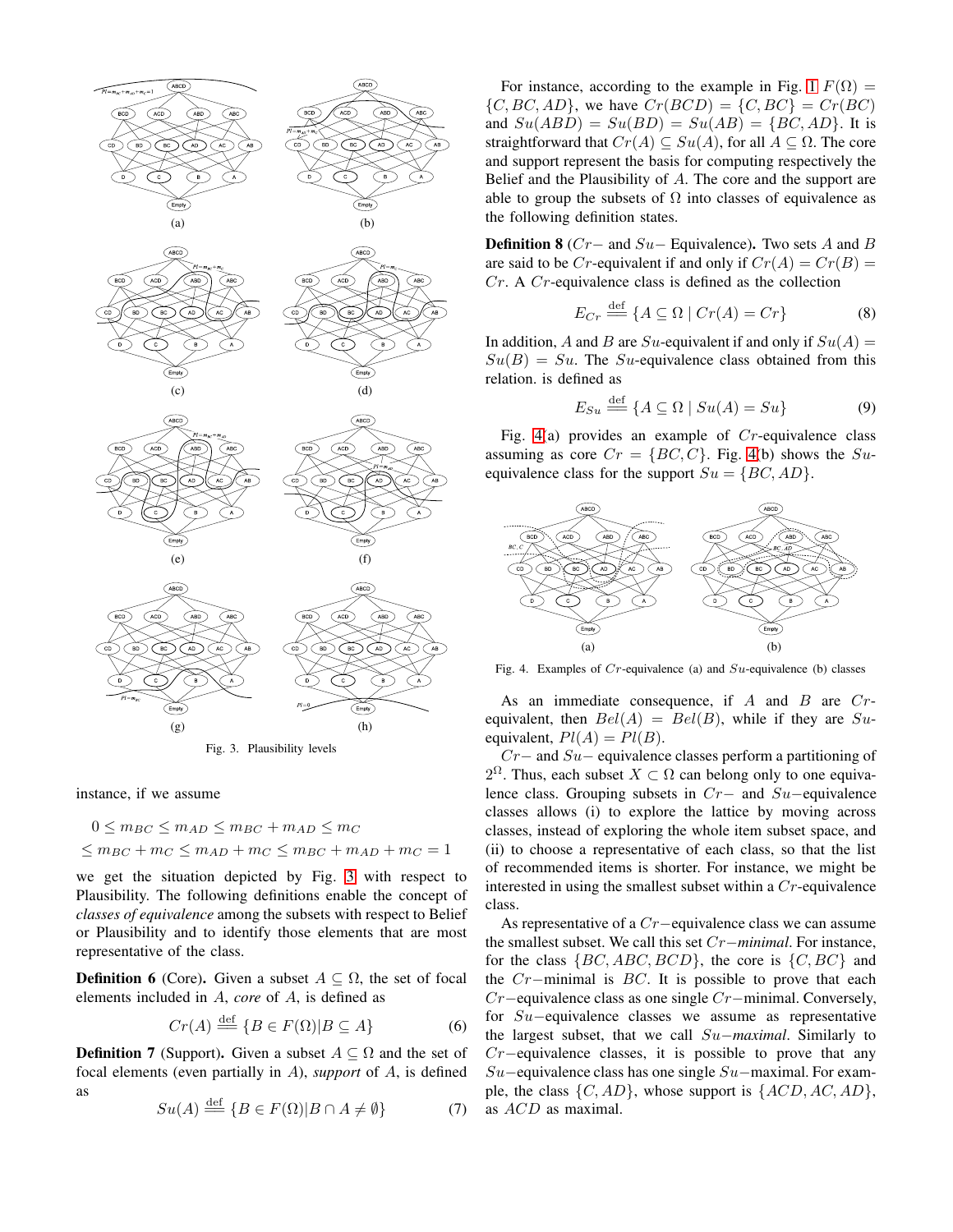# III. MODEL

In the context of our interest we assume  $I = \{I_1, \ldots, I_m\}$ as the set of items belonging to the content catalog, while  $U = \{U_1, U_2, \ldots, U_n\}$  as the set of users.

Both sets are projected on two feature spaces, respectively made of  $p$  and  $q$  dimensions. The first is referred to the set of characteristics describing the items in  $I, C = \{C_1, \ldots, C_p\},\$ while the second to the user profiling  $P = \{P_1, \ldots, P_q\}$ . Both spaces are discrete, so that each  $C_i$  and  $P_j$  can assume a finite number of values.

The relationship between items and users is expressed by a choice matrix, as that shown in Tab. [I.](#page-3-0) The choice matrix is places side by side to the item characteristics matrix (left side) and to the profile matrix (top).

TABLE I STRUCTURE OF DATASET ASSUMED BY THE MODEL

<span id="page-3-0"></span>

|           |           |          |           | $P_q$          |              | $p_{1,q}$ $p_{2,q}$ $p_{3,q}$ |           |                             | $\cdots$ $p_{n,q}$ |
|-----------|-----------|----------|-----------|----------------|--------------|-------------------------------|-----------|-----------------------------|--------------------|
|           |           |          |           | ${\cal P}_q$   |              | $p_{1,q}$ $p_{2,q}$           | $p_{3,q}$ | $\sim$ $\sim$ $\sim$ $\sim$ | $p_{n,q}$          |
|           |           |          |           | ${\cal P}_q$   |              | $p_{1,q}$ $p_{2,q}$           | $p_{3,q}$ |                             | $\cdots$ $p_{n,q}$ |
|           |           |          |           | $\ddot{\cdot}$ |              |                               |           |                             |                    |
|           |           |          |           | ${\cal P}_q$   |              | $p_{1,q}$ $p_{2,q}$ $p_{3,q}$ |           |                             | $\cdots$ $p_{n,q}$ |
| $C_1$     | $C_2$     | $\cdots$ | $C_p$     |                | $\mathbf{1}$ | $\overline{2}$                | 3         | $\cdots$                    | $\, n$             |
| $c_{1,1}$ | $c_{1,2}$ | $\cdots$ | $c_{1,p}$ | 1              |              |                               |           |                             |                    |
| $c_{2,1}$ | $c_{2,2}$ | $\cdots$ | $c_{2,p}$ | $\overline{2}$ |              |                               |           |                             |                    |
| $c_{3,1}$ | $c_{3,2}$ | $\cdots$ | $c_{3,p}$ | $\mathfrak{Z}$ |              | ✓                             | ✓         | .                           |                    |
|           |           |          |           |                |              |                               |           |                             |                    |
| $c_{m,1}$ | $c_{m,2}$ | $\cdots$ | $c_{m,p}$ | m              |              |                               |           |                             |                    |

In general, data points  $c_{i,h}$  and  $p_{j,k}$  are multi-valued, meaning that they are represented by sets of values. For instance if  $C_h$  is representing the movie cast,  $c_{i,h}$  is represented by the list of actors that are featuring in the movie  $I_i$ . Similarly, if  $P_k$  is "interests",  $p_{j,k}$  will list what the user  $U_j$  is interested in. In other cases they are single-valued, such as in the case of characteristics such as "director" and "year" or in the case of profiling features such as "age" or "location". An example of this matrix is given in Tab[.II.](#page-4-0)

Let us denote with  $\Phi(C_h)$  the overall set of values assumed over the item characteristic  $C_h$ , and with  $\Phi(P_k)$  the overall set of values for the user profiling feature  $P_k$ . They are respectively given in Tab[.III](#page-4-1) and Tab[.IV.](#page-4-2)

Since here we are interested to use both information regarding the item characteristics and the user profiles, we compute for any

$$
m(K) = \frac{|L(K)|}{|L|} \tag{10}
$$

where

- $K \subseteq \Phi$ , with  $\Phi$  being the overall set of a given characteristic  $C_h$  or a profiling feature  $P_k$ .
- $L \subseteq I \times U$  is the set of preferences ("likes")
- $L(K) \subseteq L$  is the subset of preferences referred to K

It is easy to prove that  $m(\emptyset) = 0$  and  $m(\Phi) = 1$ . Assuming that in our example  $|L| = 15$ , some example of masses assigned to characteristics are given below.

- Stars:  $m(De Niro, Bacon, Pitt) = \frac{2}{15}$
- Director:  $m(Boyle) = \frac{4}{15}$
- Year:  $m(1996) = \frac{5}{15}$
- Genre:  $m(Drama) = \frac{3}{15}$

If we refer to profiling features, some examples are the following:

- 
- Age:  $m(30s) = \frac{8}{15}$ <br>• Gender:  $m(F) = \frac{1}{15}$ <br>• Location:  $m(T) = \frac{11}{15}$
- 
- Interests:  $m(Movies, Books) = \frac{3}{15}$

We notice that focal elements of each dimension are given by its unique values, i.e. by rows after removing duplicates. For instance, for the "Director" and "Year" dimensions, focal elements are given by the set of director names, i.e., Boyle, Levinson, Scorsese, Howard, Zemeckis, Edwards and Scott, and by years, i.e., 1985, 1990, 1994, 1995, 1996, 2000, 2015, 2016. Similarly for "Age", i.e., 20s, 30s, 40s, "Location", i.e., IT, SP, and "Gender", i.e., M, F. They are all single-value dimensions. For them, focal elements are singletons. In this case the model becomes additive. For instance,

- Bel(Scorsese, Boyle) =  $m(Scores) + m(Boyle)$
- $Pl(Scoreses, Boyle) = m(Scoreses) + m(Boyle)$

Instead, the dimensions "Genre" and "Stars" are multivalue, so their focal elements are not singletons. For instance, Drama, Comedy-Drama and Adventure-Drama-History are three focal elements of "Genre". Similarly, Movies-Books, Books, Sport, Music-Sport are focal elements of "Interests" among the profiling features. For multi-value dimensions the model is not additive. As an example, let us consider the belief of Adventure-Comedy-Sci-Fi-Drama. We have,

$$
Bel(Adventure, Comedy, Sci - Fi, Drama) =
$$
  
\n
$$
m(Adventure, Drama, Sci - Fi) +
$$
  
\n
$$
m(Adventure, Sci - Fi) +
$$
  
\n
$$
m(Comedy, Drama) +
$$
  
\n
$$
m(Drama) =
$$
  
\n
$$
\frac{1}{15} + \frac{3}{15} + \frac{1}{15} + \frac{3}{15} = \frac{8}{15}
$$

Conversely, we have

$$
Pl(Adventure,Comedy, Sci-Fi, Drama) = 1
$$

because all focal elements of "Genre" are involved in its computation.

So far, we considered each dimension in isolation. They provide a range for probability  $Pr(K) = [Bel(K), Pl(K)],$ with  $K \subseteq \Phi$ , that is a measure of likelihood that a content in I characterized by  $K$  will be enjoyed by the set of users in U, if  $\Phi$  is referred to some item characteristic  $C_h$ . Or, if we look at K as referred to some profiling feature  $P_k$ , it is the likelihood that a user in  $U$  will enjoy the catalog of contents offered by means of I.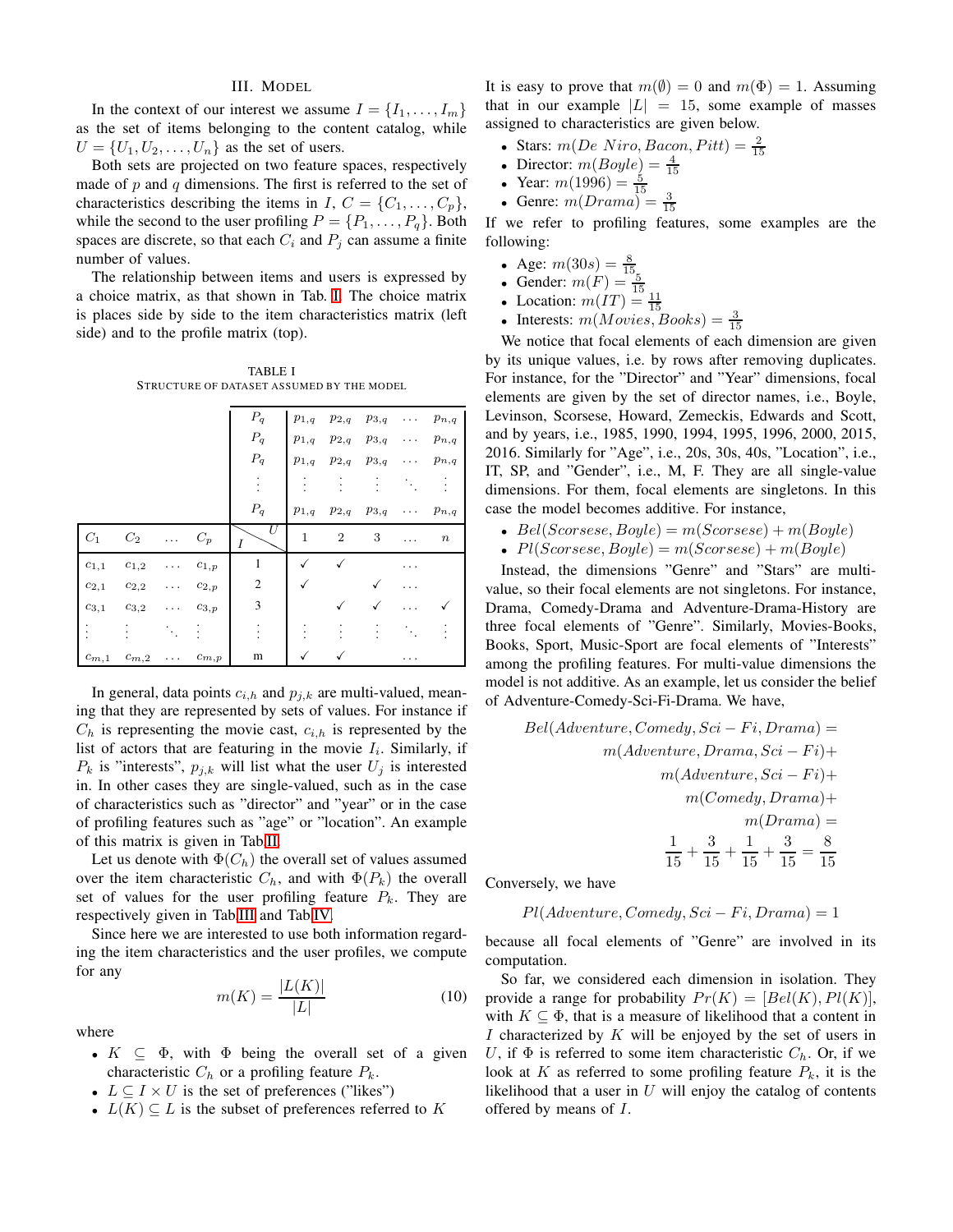#### TABLE II THE DATASET USED AS EXAMPLE.

<span id="page-4-0"></span>

|          |      |                                              |                           | Age            | 30s                    | 30s          | 20s          | 40s            |
|----------|------|----------------------------------------------|---------------------------|----------------|------------------------|--------------|--------------|----------------|
|          |      |                                              |                           | Gender         | M                      | $\mathbf{F}$ | M            | M              |
|          |      |                                              |                           | Location       | IT                     | IT           | <b>SP</b>    | IT             |
|          |      |                                              |                           | Interests      | Movies<br><b>Books</b> | Sport        | <b>Books</b> | Music<br>Sport |
| Director | Year | <b>Stars</b>                                 | Genre                     | U              |                        | 2            | 3            | 4              |
| Boyle    | 1996 | Ewan McGregor, Ewen Bremner                  | Drama                     | $\mathbf{0}$   |                        |              | ✓            |                |
| Levinson | 1996 | Robert De Niro, Kevin Bacon, Brad Pitt       | Crime, Drama, Thriller    |                |                        |              |              |                |
| Scorsese | 2015 | Robert De Niro, Leonardo DiCaprio, Brad Pitt | Short, Comedy             | $\overline{2}$ |                        |              |              |                |
| Scorsese | 1990 | Robert De Niro, Ray Liotta, Joe Pesci        | Biography, Crime, Drama   | 3              |                        |              | $\checkmark$ |                |
| Boyle    | 2000 | Leonardo DiCaprio                            | Adventure, Drama, Romance | $\overline{4}$ |                        |              |              |                |
| Howard   | 1995 | Tom Hanks, Kevin Bacon                       | Adventure, Drama, History | 5              |                        |              |              |                |
| Zemeckis | 1994 | Tom Hanks                                    | Comedy, Drama             | 6              |                        |              |              |                |
| Zemeckis | 1985 | Michael J. Fox, Christopher Lloyd            | Adventure, Sci-Fi         | 7              |                        |              |              |                |
| Edwards  | 2016 | Felicity Jones, Diego Luna                   | Adventure, Sci-Fi         | 8              |                        |              | $\checkmark$ |                |
| Scott    | 2015 | Matt Damon                                   | Adventure, Drama, Sci-Fi  | 9              |                        |              |              |                |

TABLE III OVERALL SETS OF ITEM CHARACTERISTICS

<span id="page-4-1"></span>

| Director<br>Year |      | Actors                | Genre            |  |
|------------------|------|-----------------------|------------------|--|
| Boyle            | 1996 | Ewan McGregor         | Crime            |  |
| Levinson         | 2015 | Ewen Bremner          | Drama            |  |
| Scorsese         | 1990 | Ray Liotta            | Thriller         |  |
| Howard           | 2000 | Robert De Niro        | Short            |  |
| <b>Zemeckis</b>  | 1995 | Kevin Bacon           | Comedy           |  |
| Edwards          | 1994 | <b>Brad Pitt</b>      | <b>Biography</b> |  |
| Scott            | 1985 | Leonardo DiCaprio     | Adventure        |  |
|                  | 2016 | Joe Pesci             | Romance          |  |
|                  |      | Ray Liotta            | History          |  |
|                  |      | Tom Hanks             | Sci-Fi           |  |
|                  |      | Michael J. Fox        |                  |  |
|                  |      | Christopher Lloyd     |                  |  |
|                  |      | <b>Felicity Jones</b> |                  |  |
|                  |      | Diego Luna            |                  |  |
|                  |      | Matt Damon            |                  |  |

<span id="page-4-2"></span>TABLE IV OVERALL SETS OF USER PROFILING FEATURES

| Age | Gender | Location | Interests    |
|-----|--------|----------|--------------|
| 20s |        |          | <b>Books</b> |
| 30s |        | SP       | Movies       |
| 40s |        | ςр       | Sport        |
|     |        |          | Music        |

If we would like to look at multiple dimensions we are not allowed to use the Dempter's combination rule as described in the section above. The main issue is that dimensions belong to different domains, so that the information fusion given by Eq.[\(4\)](#page-1-2) cannot be performed over comparable sets. This problem can be solved when we look at focal elements as representative of preferences over the matrix  $L$ . Let  $K_1$  and  $K<sub>2</sub>$  two features defined over different dimensions. We can combine the two by means of conjunction or disjunctions, depending on the semantics we associate to the operation.

Thus, in order to perform a combination of  $K_1$  and  $K_2$  we need to look at  $L(K_1)$  and  $L(K_2)$ . In the case of conjunction  $K = K_1 \odot K_2$ , we have  $L(K) = L(K_1) \cap L(K_2)$ , so that

$$
m(K) = \frac{|L(K_1) \cap L(K_2)|}{|L|} \tag{11}
$$

For instance, if  $K_1$  is Zemeckis and  $K_2$  is Adventure-Sci-Fi, we have that  $L(K1)$  is made of preferences at rows 6 and 7, while  $L(K_2)$  at rows 7 and 8, so that  $L(K_1) \cap L(K_2)$  is made only of row 7, and  $m(K) = \frac{1}{15}$ . Once we have focal elements for the conjunction of the "Director" and "Genre", we can compute the belief and plausibility over the conjunction of the two. For instance,

$$
Bel(Zemeckis \odot Drama) = m(Zemeckis \odot Drama) = \frac{1}{15}
$$

and

$$
Pl(Zemeckis \odot Drama) = m(Zemeckis \odot Drama) = \frac{1}{15}
$$

The meaning of  $Pr(Zemeckis \odot Drama)$  is the likelihood that a drama directed by Zemeckis will be enjoyed given L and users in  $U$ , that is exactly 1 over 15.

The other way of combining two dimensions is by means of disjunction. In this case  $K = K_1 \oplus K_2$  and

$$
m(K) = \frac{|L(K_1) \cup L(K_2)|}{|L|} \tag{12}
$$

For instance, with regard to profiling features, if  $K_1$  is 20s and  $K_2$  is Sport, we have

$$
Bel(Sport \odot 20s) = \frac{7}{15}
$$

as the conjunction of the two collect rows 0,2,3,4,5,8,9. In this case, both belief and plausibility are larger.